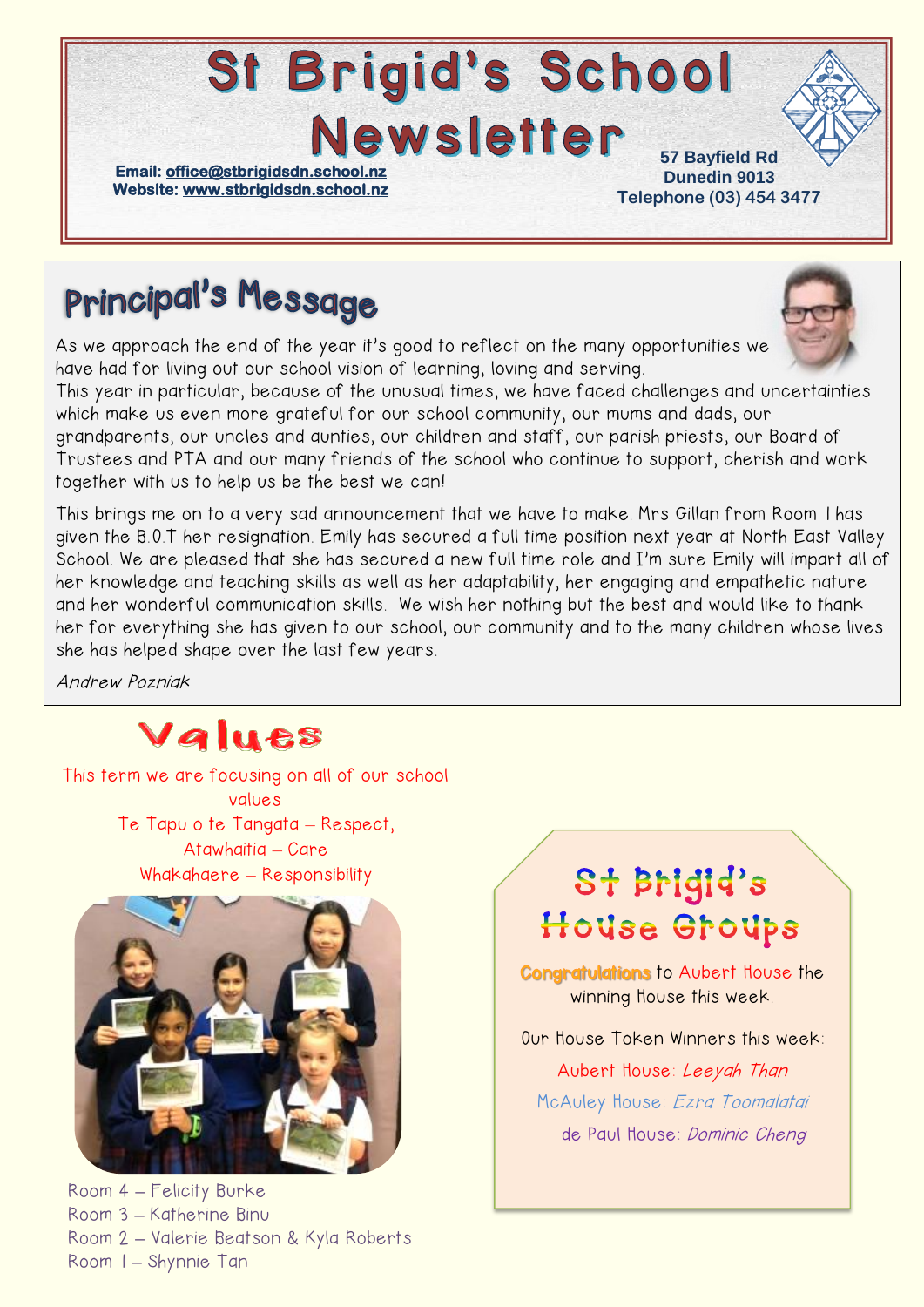**Dear Parents / Caregivers**

**12 November 2021 Term 4 Week 4**

#### **Production Update**

**The production is still on but…due to the logistics of the current COVID Alert Level and the implications around original venue cancellation and finding an alternative, number restrictions, vaccination status etc we have decided to still go ahead but it will not be live – we will film the production rather than cancelling it as many other schools have.** 

**Next week we will be sending home individual costume lists and a production prop list.**





Outstanding Stationery and Sports Accounts: As mentioned last week there are still some outstanding accounts which need to be paid. If you are having difficulties paying accounts please let the Principal or office know. You can expect to be contacted by the Principal soon if accounts remain unpaid.

EOTC Week 2021: Just a reminder that:

- EOTC Week will take place between: Monday 29 November Friday 3 December.
- Please complete the EOTC Google Form that will be sent home shortly.
- There is a substantial cost for putting on events such as EOTC Week. Your EOTC contributions make it possible for us to give the children these amazing experiences. These are currently set as:
	- \$30 per term for Rooms 1 and 2
	- \$25 per term for Rooms 3 and 4
- We appreciate your prompt payment of these contributions as this helps cover the costs of EOTC Week (as well as Swimming, Art Gallery, Edgar Centre visits etc). At times we are able to secure funding however this is often dependent on sharing the costs between the funder and your EOTC contributions.
- We are also very grateful to the PTA for their support in helping to subsidise the cost of this week.

Term 4 EOTC Contributions – invoices are being sent home today requesting contributions to help cover the cost of Term 4 activities outside the classroom.

Ordering School Photos: Just Love Photography uses an online process for ordering school photos. You will be emailed information regarding school photos, including login details for your private online gallery, how to place an order, along with cut-off date reminders. If you have any questions please email Charlotte at [photos@jlp.nz](mailto:photos@jlp.nz)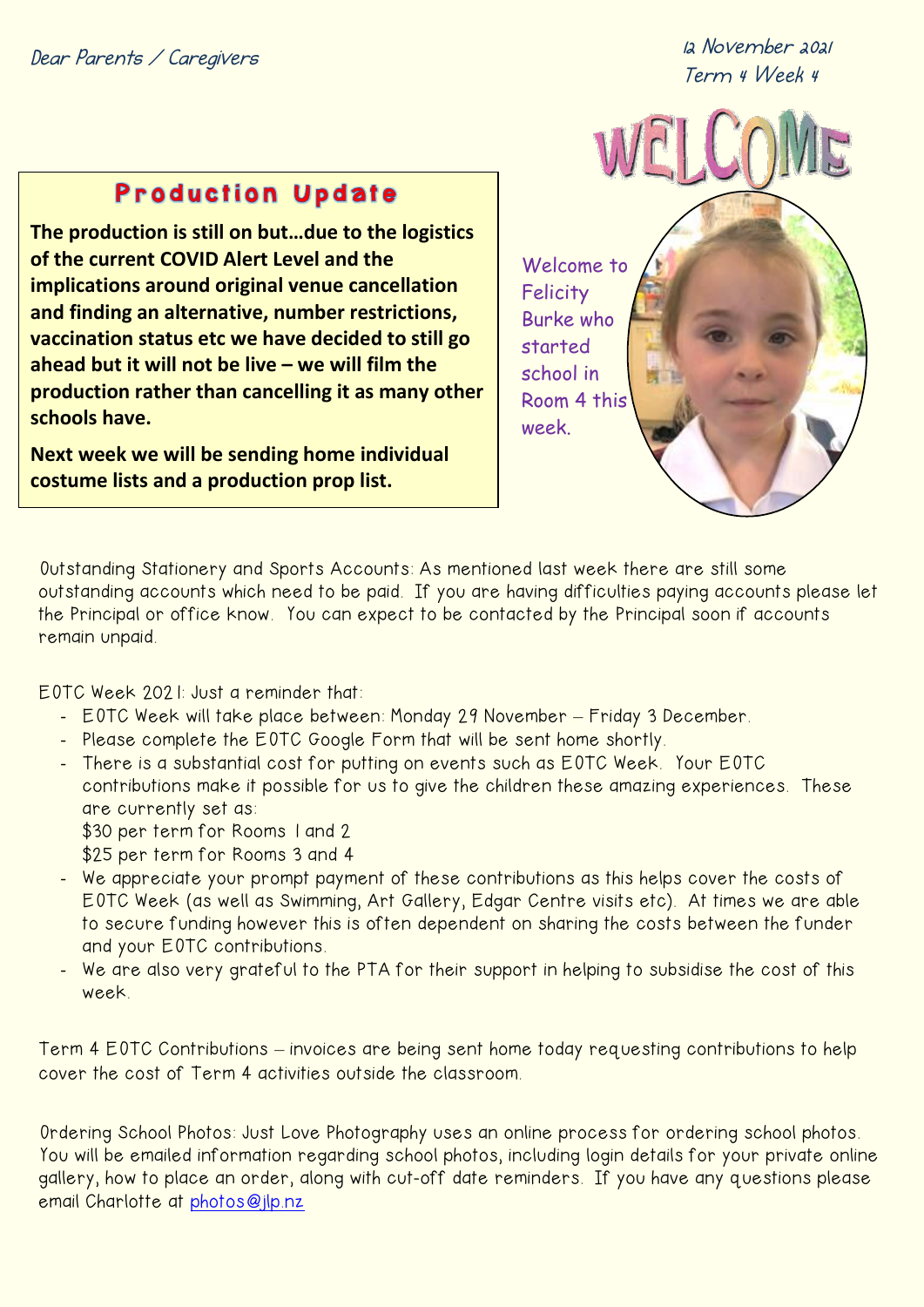#### Dates To Remember

| What's On in Term 4 |                                        |
|---------------------|----------------------------------------|
| 21 Nov              | <b>First Holy Communion</b>            |
| $22$ Nov            | Final Day for Completing the Community |
|                     | <b>Consultaton Document</b>            |
| $29$ Nov $-$        | <b>EOTC Week</b>                       |
| 3 Dec               |                                        |
| 16 Dec              | Last Day of Term 4                     |
| 3 Feb               | Term 1 Begins                          |
| 2022                |                                        |

**School Bank Account Details** (*Please ensure you deposit money into the correct account)*

**Board of Trustees - School Account**: 06 0942 0045712 00

**PTA – Fundraising Account**: 03 1732 0001257 00

## **Sports Update**

Code of Conduct forms were sent home last week via messenger, please complete these as soon as possible.

Miniball Tops **–** Thank you to everyone that has returned these! We still have a few that we would appreciate returned early next week.

Rippa Rugby: Results: St Brigid's lost. P.O.D Sebastian Hawkins Draw to be advised.

Futsal - Results: Strikers won. P.O.D Koby Stanton Beasts won. P.O.D Mason Voyce Draw to be advised.

Flippaball: Results: St Brigid's won P.O.D Isla Bell Draw to be advised.

### **RE Update**

- Congratulations to the children that participated in Confirmation on Wednesday night and thank you to those that joined us in person or via live streaming.
- On Sunday 21 November we are celebrating First Holy Communion. Unfortunately due to Covid Level Restrictions we are unable to gather as a whole school community to celebrate and support our candidates. If your children are participing in this event you will have been contacted by Carmel and Emily with all of the details for this special Mass. This will be live streamed on the Mercy Parish Facebook page.



Kind regards Andrew Pozniak & Deborah Charleson